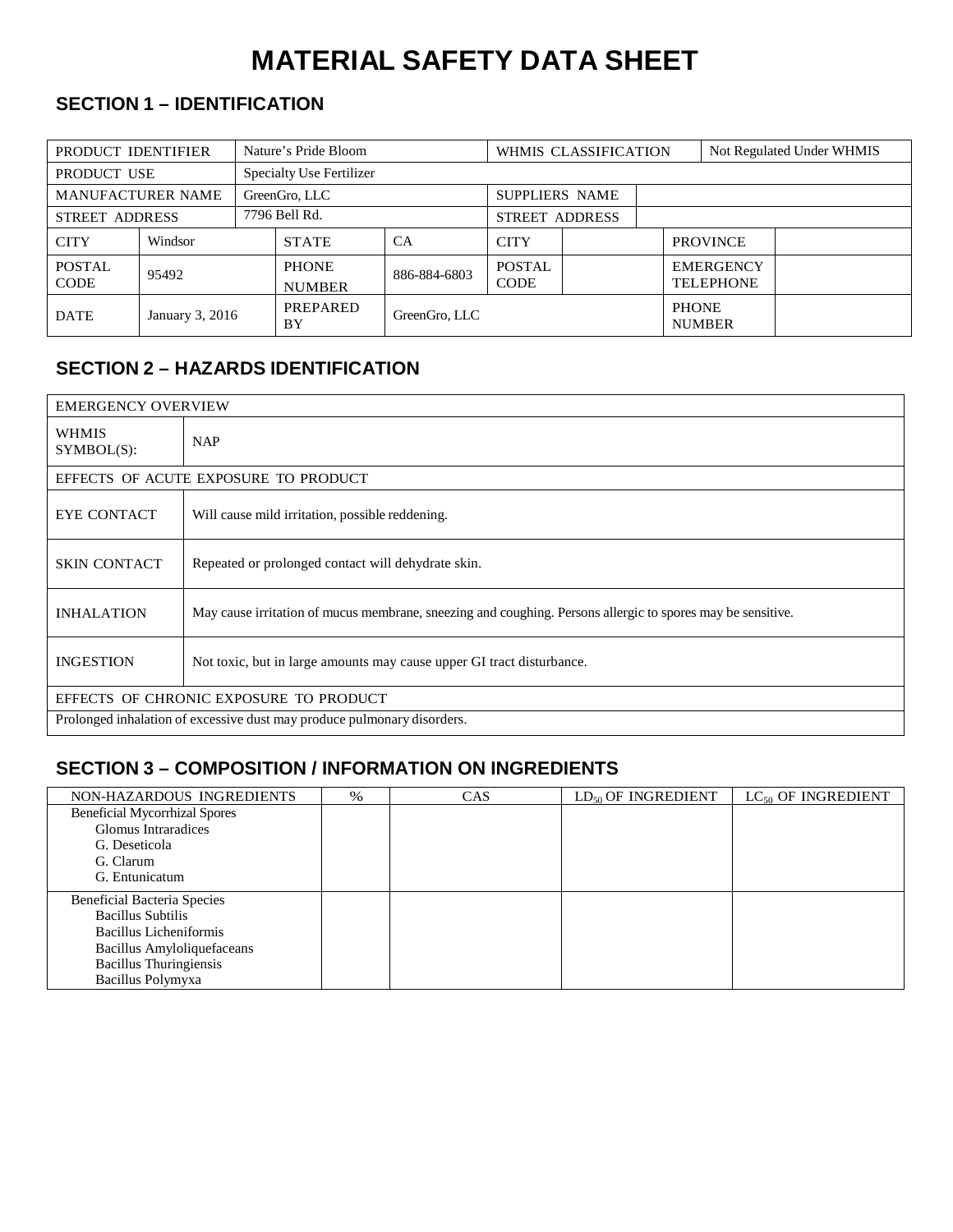#### **NATURE'S PRIDE BLOOM**

#### **SECTION 4 – FIRST AID MEASURES**

| <b>EYE CONTACT</b>  | Flush immediately with running water for 15 minutes. Get medical advice if irritation develops.       |
|---------------------|-------------------------------------------------------------------------------------------------------|
| <b>SKIN CONTACT</b> | Gently wash exposed area with mild soap and flowing water. Get medical advice if irritation develops. |
| <b>INHALATION</b>   | Remove to fresh air if safe to do so. Get medical attention for any breathing difficulty.             |
| <b>INGESTION</b>    | Give several glasses of water to drink to dilute. If large amounts were swallowed get medical advice. |

# **SECTION 5 – FIRE FIGHTING MEASURES**

| <b>FLAMMABLE</b>                               | Yes                          | IF YES, UNDER WHAT              | CONDITIONS? | Smolders when directly heated in flame. Explosion:<br>Fine dust dispersed in air in sufficient concentrations and<br>in the presence of an ignition source is a potential dust<br>explosion hazard. |            |
|------------------------------------------------|------------------------------|---------------------------------|-------------|-----------------------------------------------------------------------------------------------------------------------------------------------------------------------------------------------------|------------|
| <b>MEANS OF</b><br><b>EXTINCTION</b>           | Carbon dioxide, water spray. |                                 |             |                                                                                                                                                                                                     |            |
| <b>FLASHPOINT &amp;</b><br><b>METHOD</b>       | <b>NAV</b>                   | UPPER FLAMMABLE<br><b>LIMIT</b> | <b>NAV</b>  | <b>LOWER</b><br><b>FLAMMABILITY LIMIT</b>                                                                                                                                                           | <b>NAV</b> |
| <b>AUTO IGNITION</b><br><b>TEMPERATURE</b>     |                              | SENSITIVITY TO<br><b>IMPACT</b> | <b>NAV</b>  | SENSITIVITY TO<br><b>STATIC DISCHARGE</b>                                                                                                                                                           | <b>NAV</b> |
| <b>HAZARDOUS COMBUSTION</b><br><b>PRODUCTS</b> |                              |                                 |             |                                                                                                                                                                                                     |            |

# **SECTION 6 – ACCIDENTAL RELEASE MEASURES**

| LEAK & SPILL<br>PROCEDURES | Avoid generation of dust; do not inhale. Large spills: Take up by mechanical means and dispose of in accordance with<br>local regulations. Small spills: Sweep up dry and containerize. Reuse if suitable or dispose of in accordance with local<br>regulations. |
|----------------------------|------------------------------------------------------------------------------------------------------------------------------------------------------------------------------------------------------------------------------------------------------------------|
|----------------------------|------------------------------------------------------------------------------------------------------------------------------------------------------------------------------------------------------------------------------------------------------------------|

#### **SECTION 7 – HANDLING AND STORAGE**

Τ

| <b>HANDLING</b><br><b>PROCEDURES &amp;</b><br><b>EQUIPMENT</b> | Minimize dust generation and accumulation; do not inhale. Use with adequate ventilation.                                  |
|----------------------------------------------------------------|---------------------------------------------------------------------------------------------------------------------------|
| STORAGE                                                        | Store in a dry, cool place. Store in a tightly closed container. Keep away from sources of ignition and from contact with |
| REQUIREMENTS                                                   | oxidizing materials.                                                                                                      |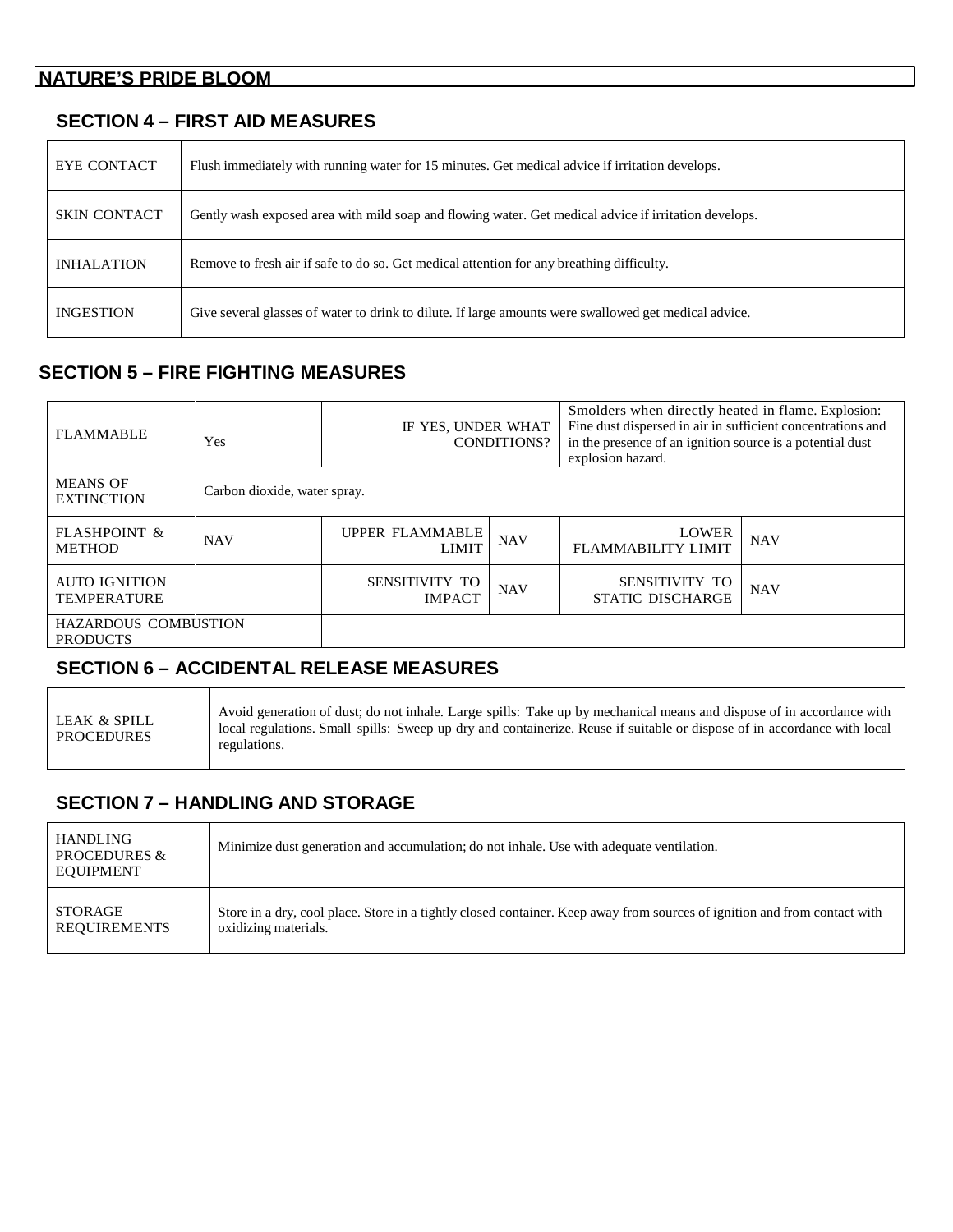## **SECTION 8 – EXPOSURE CONTROL / PERSONAL PROTECTION**

| <b>EXPOSURE LIMITS</b>                | OSHA Permissible Exposure Limits (PELs): activated carbon (graphite, synthetic)Total particulate = 15 mg/m <sup>3</sup> (TWA),<br>respirable fraction = $5 \text{ mg/m}^3$ (TWA)<br>ACGIH Threshold Limit Values (TLVs): graphite, all forms except graphite fibers: $2 \text{ mg/m}^3$ (TWA) |  |
|---------------------------------------|-----------------------------------------------------------------------------------------------------------------------------------------------------------------------------------------------------------------------------------------------------------------------------------------------|--|
| <b>ENGINEERING</b><br><b>CONTROLS</b> | A system of local and/or general exhaust to keep employee exposures below the Airborne Exposure Limits and to avoid<br>dust clouds.                                                                                                                                                           |  |
| PERSONAL PROTECTIVE EQUIPMENT         |                                                                                                                                                                                                                                                                                               |  |
| <b>GLOVES</b>                         | Rubber or plastic.                                                                                                                                                                                                                                                                            |  |
| <b>RESPIRATOR</b>                     | Required when dusts are generated. Be sure to use an approved/certified respirator or equivalent.                                                                                                                                                                                             |  |
| <b>EYE PROTECTION</b>                 | Goggles or face mask.                                                                                                                                                                                                                                                                         |  |
| <b>FOOTWEAR</b>                       | Work boots or rubber boots.                                                                                                                                                                                                                                                                   |  |
| <b>CLOTHING</b>                       | Long sleeves, pants or lab coat to minimize contact with skin.                                                                                                                                                                                                                                |  |
| <b>OTHER</b>                          | <b>NAP</b>                                                                                                                                                                                                                                                                                    |  |

## **SECTION 9 – PHYSICAL AND CHEMICAL PROPERTIES**

| <b>PHYSICAL</b><br><b>STATE</b>   | Solid                             | ODOUR &<br>APPPEARANCE                                    | Ocean / shell fish odour,<br>Beige-grey Granulated<br>Semi Powder | <b>ODOUR</b><br>THRESHOLD     | <b>NAV</b>                                                                    |
|-----------------------------------|-----------------------------------|-----------------------------------------------------------|-------------------------------------------------------------------|-------------------------------|-------------------------------------------------------------------------------|
| <b>EVAPORATION</b><br><b>RATE</b> | <b>NAV</b>                        | <b>BOILING POINT</b>                                      | <b>NAP</b>                                                        | <b>MELTING PT</b>             | <b>NAP</b>                                                                    |
| <b>PH</b>                         | 7.2 at 10% dispersion in<br>water | <b>COEFFICIENT</b><br>OF WATER/OIL<br><b>DISTRIBUTION</b> | <b>NAV</b>                                                        | SOLUBILITY IN<br><b>WATER</b> | Hydrophobic initially:<br>becoming partially<br>suspendable with<br>agitation |

# **SECTION 10 – STABILITY AND REACTIVITY**

|                                                             | <b>CHEMICAL STABILITY</b>                                                             |            |  |  |  |
|-------------------------------------------------------------|---------------------------------------------------------------------------------------|------------|--|--|--|
| $\sqrt{YES}$                                                | YES – stable under normal temperature and pressure                                    |            |  |  |  |
| INCOMPATABILITY WITH OTHER SUBSTANCES                       |                                                                                       |            |  |  |  |
| $\sqrt{NQ}$                                                 | <b>INCOMPATIBLE</b><br>No incompatibility with other substances.<br><b>SUBSTANCES</b> |            |  |  |  |
|                                                             | <b>REACTIVE</b>                                                                       |            |  |  |  |
| $\sqrt{NQ}$                                                 | Not reactive under normal conditions of use.                                          |            |  |  |  |
| <b>HAZARDOUS</b><br><b>DECOMPOSITION</b><br><b>PRODUCTS</b> |                                                                                       | <b>NAV</b> |  |  |  |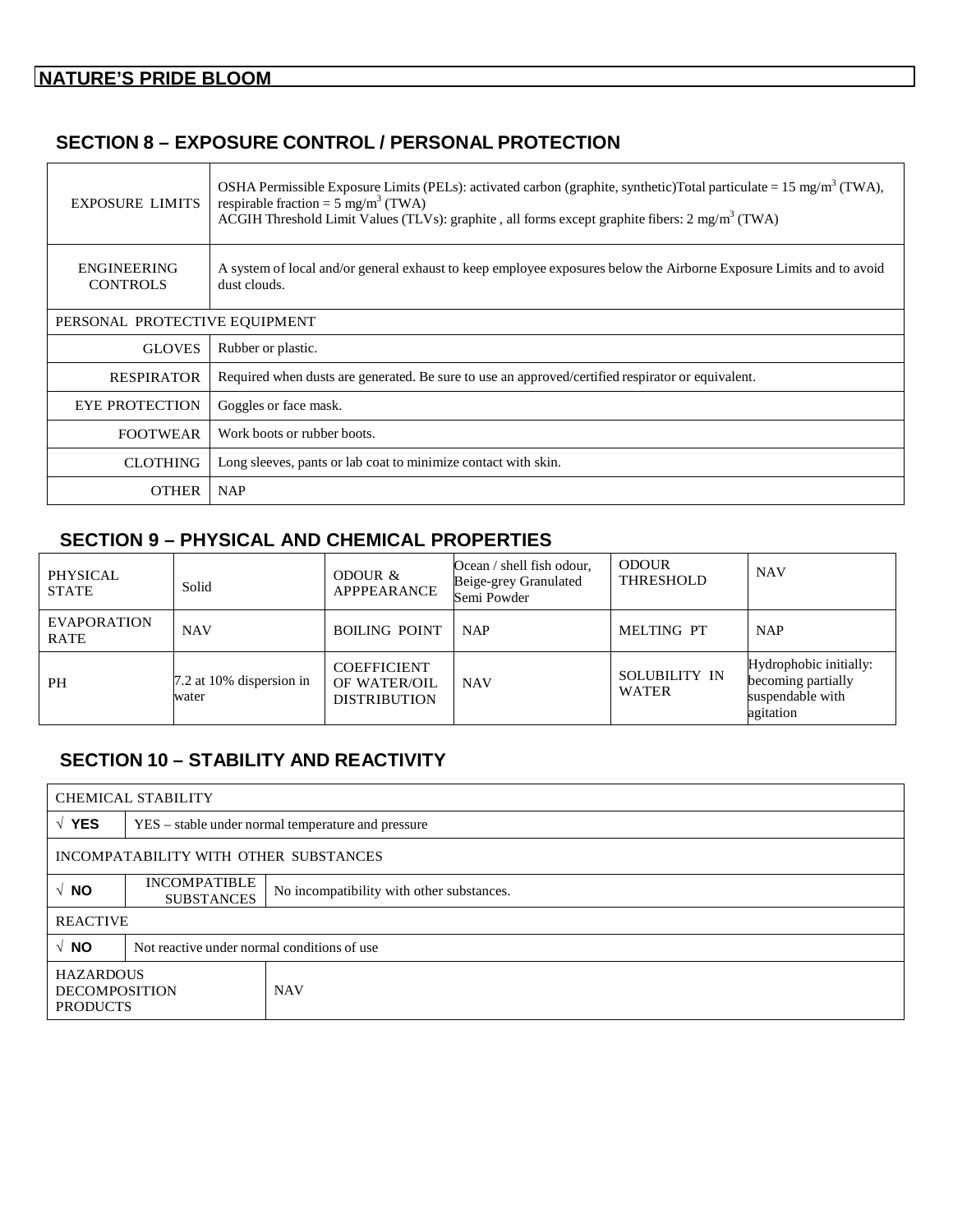### **SECTION 11 – TOXICOLOGICAL INFORMATION**

| EFFECTS OF ACUTE<br><b>EXPOSURE</b>        | May cause mild irritation to: skin, eyes, respiratory tract, and gastrointestinal tract. |
|--------------------------------------------|------------------------------------------------------------------------------------------|
| EFFECTS OF CHRONIC<br><b>EXPOSURE</b>      | May cause damage to the following organs: lungs.                                         |
| <b>IRRITANCY OF PRODUCT</b>                | <b>NAV</b>                                                                               |
| <b>RESPIRATORY</b><br><b>SENSITIZATION</b> | <b>NAV</b>                                                                               |
| <b>SKIN SENSITIZATION</b>                  | <b>NAV</b>                                                                               |
| CARCINOGENICITY - IARC                     | Ingredients not listed as carcinogenic. Not OSHA regulated.                              |
| CARCINOGENICITY - ACGIH                    | Ingredients not listed as carcinogenic. Not OSHA regulated.                              |
| REPRODUCTIVE TOXICITY                      | <b>NAV</b>                                                                               |
| <b>TERATOGENICITY</b>                      | <b>NAV</b>                                                                               |
| <b>MUTAGENICITY</b>                        | <b>NAV</b>                                                                               |
| <b>EMBRYOTOXICITY</b>                      | <b>NAV</b>                                                                               |
| <b>SYNERGISTIC</b><br>PRODUCTS/EFFECTS     | <b>NAV</b>                                                                               |

#### **SECTION 12 – ECOLOGICAL INFORMATION**

| HО. | ) information available.<br>Not harmful to<br>the environment כ<br>NΩ |
|-----|-----------------------------------------------------------------------|
|     |                                                                       |

#### **SECTION 13 – DISPOSAL CONSIDERATIONS**

WASTE DISPOSAL Whatever cannot be saved for recovery or recycling should be managed in an appropriate and approved waste disposal facility. Dispose of container and unused contents in accordance with Federal, Provincial and local requirements.

#### **SECTION 14 – TRANSPORT INFORMATION**

| SHIPPING INFORMATION |                             |  |
|----------------------|-----------------------------|--|
| <b>TDG</b>           | Not Regulated for Transport |  |
| DOT                  | Not Regulated for Transport |  |

#### **SECTION 15 – REGULATORY INFORMATION**

| <b>WHMIS</b><br><b>CLASSIFICATION</b>                                                                                             | Not Controlled Under WHMIS | OSHA   NAV |                 |  |
|-----------------------------------------------------------------------------------------------------------------------------------|----------------------------|------------|-----------------|--|
| SERA                                                                                                                              | <b>NAV</b>                 | TSCA       | NAV <sub></sub> |  |
| This product has been classified in accordance with the hazard criteria of the Controlled Products Regulations (CPR) and the MSDS |                            |            |                 |  |

contains all of the information required by CPR